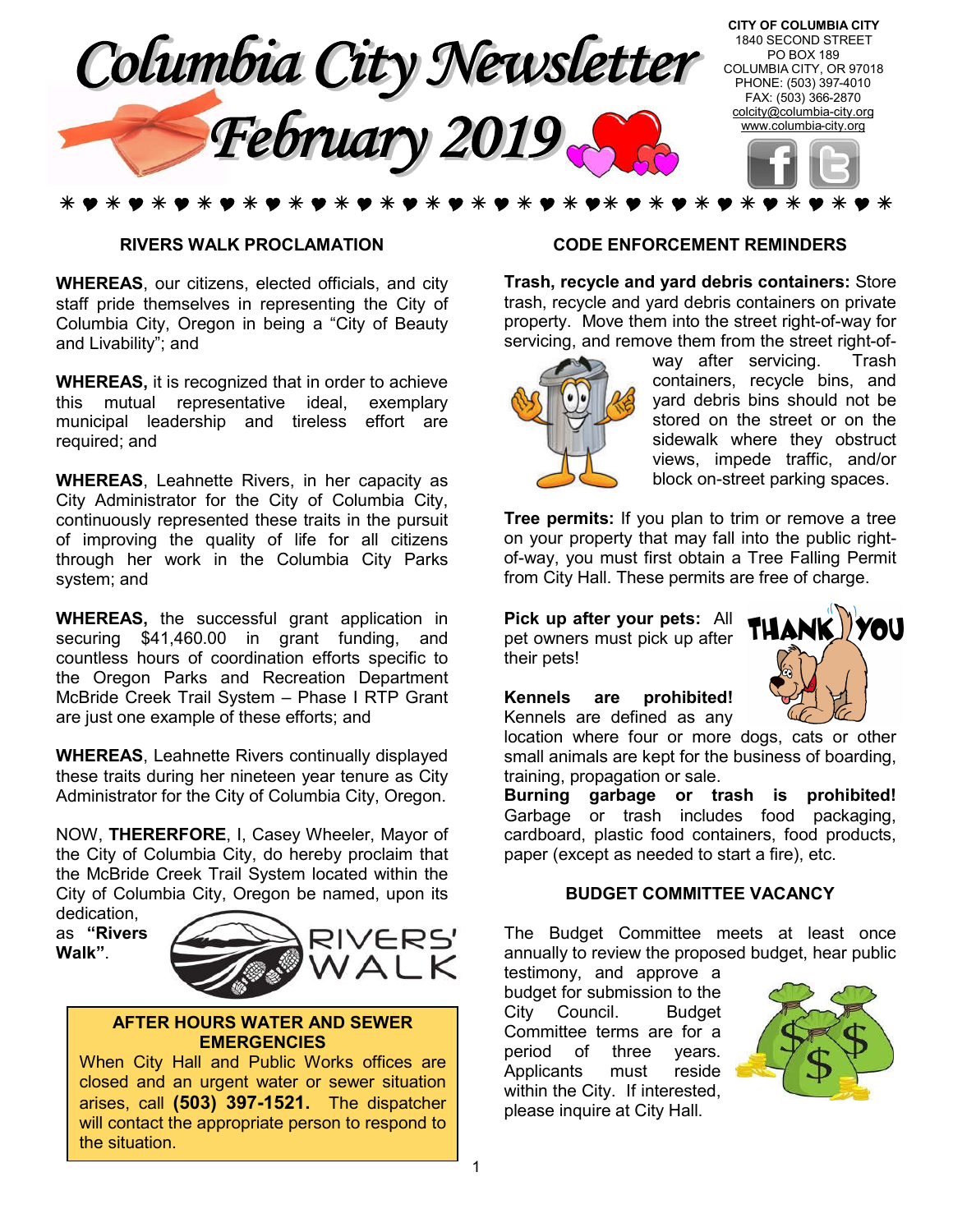### **BIRD FEEDER RAFFLE**

Spring cleaning is just around the corner! Now is the time to get rid of that unwanted junk - old



appliances, scrap metal, yard debris, old furniture, newspaper, unwanted items, etc. The date of the annual Spring Cleanup Day will be announced in the next issue of the newsletter!

## **TEA WITH TEDDY**

The Caples House Museum, 1925 First Street, will host a high tea with sweet and savory snacks, tea and a program featuring a Teddy Roosevelt Recreator. The event is on Sunday, February 10, 2019, from 2 to 4 pm. The cost is \$25.00 for adults,

children under 12 are \$12.50. Premium Seats at the Head Table with Teddy are \$35.00, limited number of seats available. For reservations and tickets call (503) 397-5390.



**VOLUNTEERS MAKE A DIFFERENCE LOOKING FOR VOLUNTEERS IN OUR PARKS**

A number of hard working volunteers in our community make huge contributions towards the quality of life our City residents enjoy! We want to express our sincere appreciation for their efforts.

The City is also looking for citizens willing to volunteer a couple of hours every few weeks to help pull weeds and/or prune in any of our City's Parks.

If you are interested please contact Sally Ann Marson at her email: marson3193@comcast.net or attend a Parks Committee Meeting which are typically held on the  $4<sup>th</sup>$  Tuesday of the month at 5:00 p.m. at City Hall. The next meeting is scheduled for Tuesday, February 26, 2019 at 5:00 p.m.

*Only a life lived for others is worth living. -Albert Einstein*

Columbia City resident John Weinman generously donated a hand crafted bird feeder to the City. It was decided to raffle the bird feeder to benefit the continuing needs of the Columbia City Community Hall. Tickets are \$1.00 each or 6 tickets for \$5.00. The winning ticket will be drawn at the City's  $2^{nd}$ Annual Easter Benefit Pancake Breakfast on Saturday, April 20, 2019. Tickets are available at City Hall.



#### **BUSINESS LICENSE REMINDER**

Now is the time of year to renew business licenses for 2019. Be advised that late fees or penalties may

apply if the license is not<br>purchased prior to purchased prior to starting work. Business license applications are available on our website at www.columbiacity.org. If you have any questions about business licenses please contact City Hall.



#### **EASTER BREAKFAST-BEFORE THE EGG HUNT**

Save the date… Saturday, April 20, 2019 for our strawberry pancake breakfast from 7:00 a.m. to 10:00 a.m. in the Columbia City Community Hall.

Adults \$10.00 and children age 10 an under \$8.00. Funds raised benefit the Columbia City Community Hall.

Rumor has reached City Hall the Grinch has turned his sights on another holiday! Will he try to steal Easter? Is the Easter Bunny his next target? Stay tuned!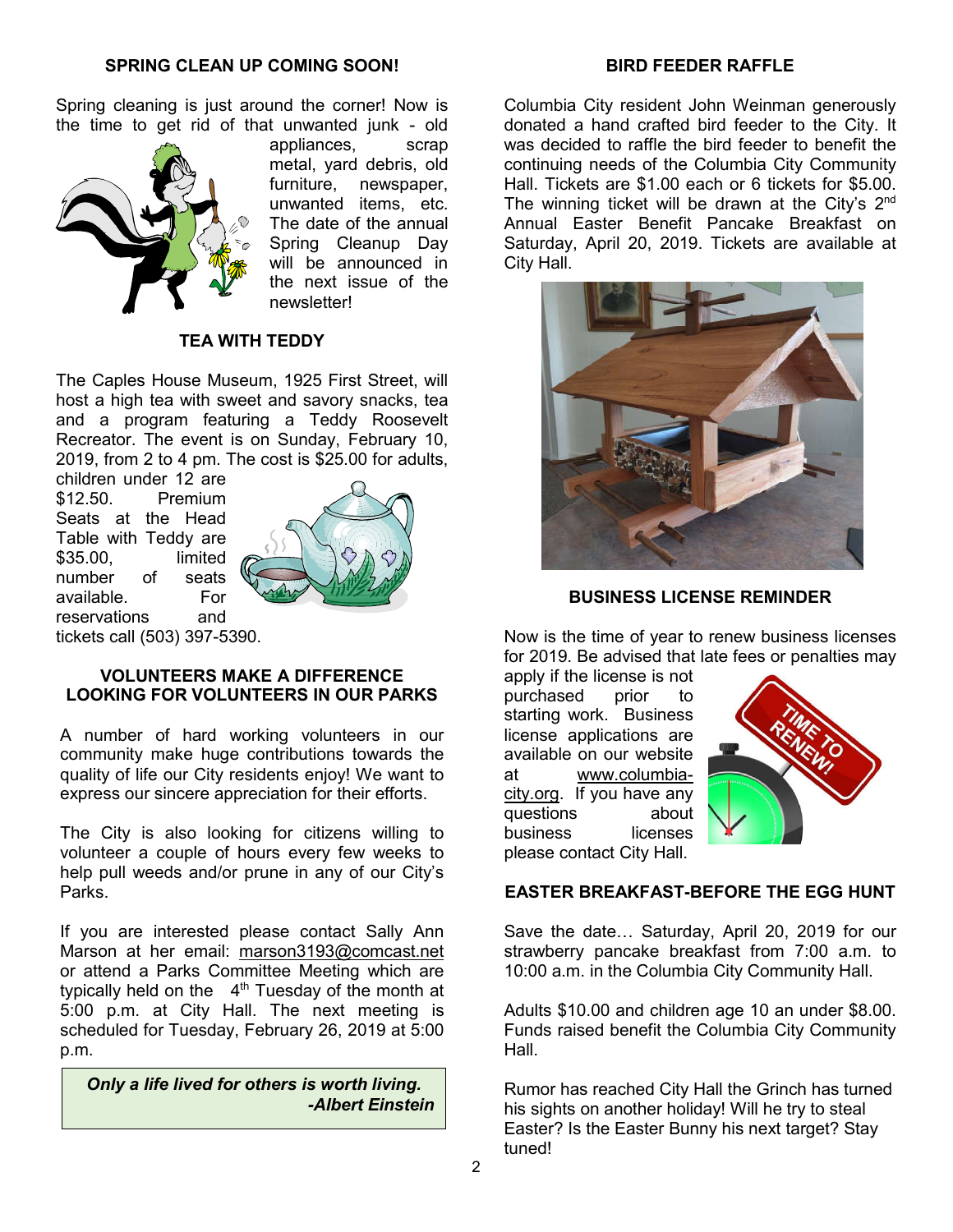#### **HOW TO SHELTER IN PLACE DURING A CHEMICAL OR RADIATION EMERGENCY**

**What Shelter-in-Place Means:** One of the instructions you may be given in an emergency where hazardous materials may have been released into the atmosphere is to shelter-inplace. This is a precaution aimed to keep you safe at times when an evacuation would be more risky. (This is not the same thing as going to a shelter in case of a storm.) Shelter-in-place means selecting a small, interior room, with no or few windows, and taking refuge there. It does not mean sealing off your entire home or office building.

**Why You Might Need to Shelter-in-Place:** Chemical, biological or radiological contaminants may be released accidentally, by a truck, a train, or a facility, or intentionally by a terrorist. Should this occur, information will be provided by local authorities by television and radio stations, by a telephone call through the Columbia Alert Network (CAN), and by social media technologies on how to protect you and your family. The important thing is for you to follow the instructions of local authorities and know what to do if they advise you to shelter-in-place, also keep a television or radio on to receive further information and instructions.

#### **How to Shelter-in-Place:**

Close and lock all windows and exterior doors.

- If you are told there is danger of explosion, close the window shades, blinds or curtains.
- **Turn off all fans, heating and air conditioning** systems.
- Close the fireplace damper.
- Get your family disaster supplies kit and make sure the radio is working.
- Go to an interior room without windows that's above ground level. In the case of a chemical threat, an above-ground location is preferable because some chemicals are heavier than air, and may seep into basements even if the windows are closed.
- Bring your pets with you, and be sure to bring additional food and water supplies for them.
- It is ideal to have a hard-wired telephone in the room you select. Call your emergency contact and have the phone available if you need to report a life-threatening condition.
- If possible, you may want to use duct tape and plastic sheeting (heavier than food wrap) to seal any large cracks around the door and any

vents into the room. This is only an extra precaution.

 Keep listening to your radio or television until you are told all is safe or you are told to evacuate. Local officials may call for evacuation in specific areas at greatest risk in your community.

Local officials on the scene are the best source of information for your particular situation. Following their instructions during and after emergencies regarding shelter, food, water and clean up methods is your safest choice.



*Anhydrous ammonia escapes from a derailed train in Florida.*

## **SERGEANTS CORNER**

**Winter Warning.** Every winter local law enforcement respond to stolen vehicle reports that have occurred while a person has left their car running to thaw out and let the windows defrost. Auto theft is a crime of opportunity. Please don't

provide that opportunity. Adding a remote start will help prevent someone from stealing your car, and it is less expensive than most insurance deductibles. Think safety and security first!



The Police Department would like to request your continued support in being our eyes and ears in the community. Please feel free to contact us with your thoughts, questions, or any information that you feel would help us in keeping our community safe. We can be reached via 9-1-1 (emergency), (503) 397-4010 (office), or (503) 397-1521 (nonemergency dispatch).

Best Regards ~ Sergeant Jerry Bartolomucci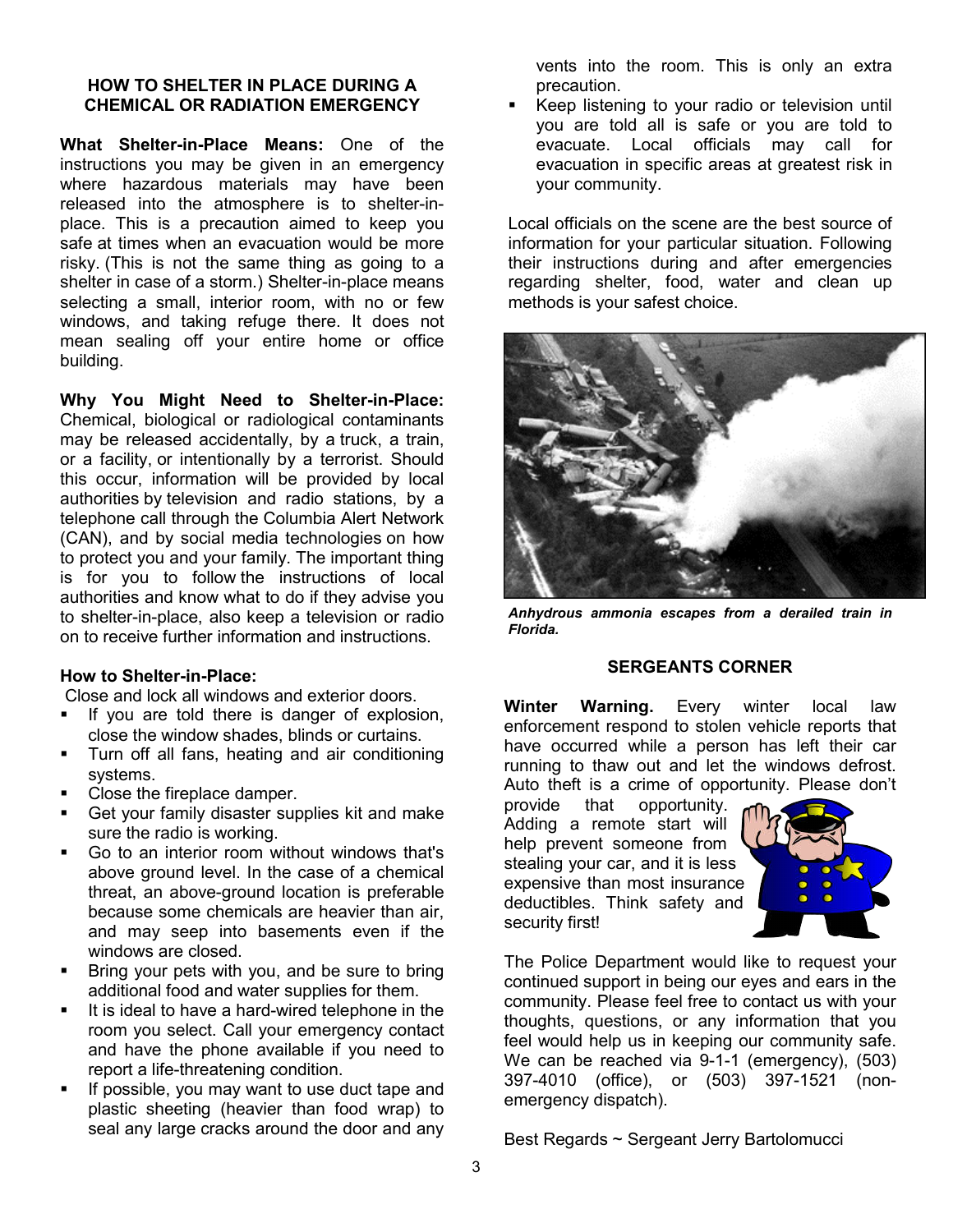## **LIBRARY NEWS**

Donate books! We're always happy to take them for the library or for our book sale. Then check our sale shelves and take a different one home.

**Columbia City After School Program:** Again this year, during the month of February, your library volunteers are providing an after school enrichment program for elementary students. The three sessions will feature, art, nature and science in fun and interactive ways. All Kindergarten through Third grade children at Columbia City School are invited to participate, but the class size is limited, so sign up soon. To register, email: ccclibrary@live.com before February 8.

**City Celebration Kickoff:** We will hold our Columbia City Celebration kickoff meeting on Monday, February 11 at 6:00 pm. If you've been helping us, or are interested in joining our group, please be there!

**New Books at the Library:** We added 164 new items to the library this month, including 35 videos! Check out the new books shelf at the library, it changes every week.

*Beautiful Boy: A Father's Journey Through his Son's Addiction* by David Sheff (Best seller) *Anything You Can Imagine: Peter Jackson and the making of Middle-Earth* by Ian Nathan *The Girl With the Lower Back Tattoo* by Amy Schumer (past best seller) *The Rooster Bar* by John Grisham (best seller) *Winter Storms by* Elin Hilderbrand *The Forbidden Door* by Dean Koontz *Sulfur Springs* by William Kent Krueger

#### **Library Hours:**

Monday through Thursday 3 - 6 pm Saturday 10 am - 2 pm **City Celebration Planning:** Monday, February 11 at 6 pm **Friends of the Library Meeting:** Monday, February 18 at 6 pm **Novel Quilters:** Wednesday, February 20 at 6:30 pm **Mystery Book Club:** Wednesday, February 27 at 7 pm

2000 Second Street / PO Box 189 / Columbia City 503-366-8020 / ccclibrary@live.com Reach our catalog: columbiacitycommunitylibrary.follettdestiny.com

#### **WHAT RESIDENTS CAN DO TO PROTECT DRINKING WATER SUPPLIES**

Columbia City residents can take an active role in protecting the City's drinking water from contamination.

**Participate in a Household Hazardous Waste Event:** The Columbia County Transfer Station will hold a **free** Household Hazardous Waste Event on **Saturday, February 23, 2019 from 8 am to noon**. For more information regarding the event or any other solid waste issues, see the full article on page 5 or contact the Columbia County Transfer Station by calling (503) 366-2613.

#### **Substitute less hazardous substances for products used in the home:**

- Read the label before you buy, and buy the least-hazardous product available to do the job.
- Buy fragrance-free when possible. Perfumes and fragrances can contain hazardous chemicals and trigger an asthma attack or affect those with sensitive skin.
- **Buy the least harmful garden products. Consult** the Grow Smart Grow Safe: A Gardener's Guide website at www.growsmartgrowsafe.org or download the Grow Smart iPhone App.
- Choose products that carry the "Safer Choice" label which identifies products that meet the U.S. EPA Safer Product Standards.
- Choose safer art supplies, toys, and plastics and avoid products that contain mercury.

## **When using products at home:**

- Follow product label instructions.
- Never mix household cleaning products some mixtures make a poisonous gas.
- Use safer methods for common household jobs such as hand washing, laundry, painting, etc.

#### **Car care:**

- Check your car for oil or other fluid leaks, and repair leaks quickly.
- Dispose of waste oil properly never in drains or on the ground. Recycle oil at a car care center or hazardous waste center.

## **LOST AND FOUND**

A pair of gray gloves were found on the 3100 block of Sixth Street. If you think they might be yours, please contact City Hall.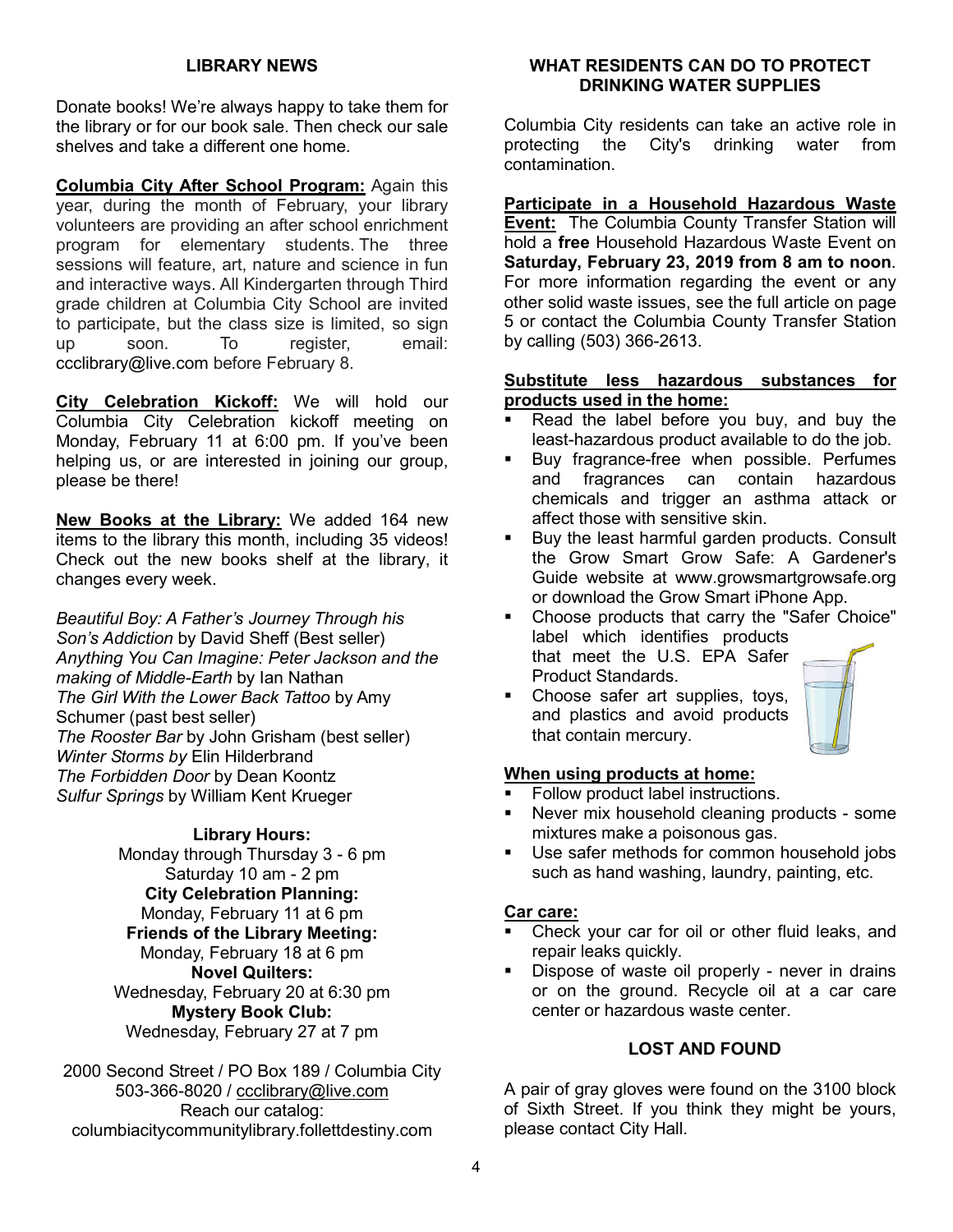## **COMPREHENSIVE PLAN AMENDMENT CHAPTER ADDED TO DEVELOPMENT CODE**

In January the Planning Commission approved and recommended to the City Council proposed amendments to the Columbia City Comprehensive Plan Goal 9, relating to the City of Columbia City Economic Opportunities Analysis Report and the addition of a Short Term Rental Units Chapter 7.95 to the Columbia City Development Code.

The City Council will be holding public hearings on these matters on Thursday, February 7, 2019 and a second reading will occur on Thursday, February 21, 2019. Both meetings will start at 6:00 p.m.

Interested persons are invited to submit written testimony prior to the hearings or at the hearings.

Public testimony, recommendations, decisions on the above public meeting items must be based on findings that a specific set of criteria have been or have not been met. Comments submitted in regard to these matters should be directed toward applicable sections of Title 7 of the Columbia City Development Code. 7.160.060 (Procedures for Decision Making: Legislative). Any person that submits written or oral comments shall receive notice of the decision. Failure to raise an issue at the hearings or by letter or failure to be specific enough to give City Council the opportunity to respond to the issue precludes appeal to the Land Use Board of Appeals (LUBA) based on that issue.

The proposed amendments and all related documents will be available for review at City Hall located at 1840 Second Street, Columbia City, Oregon. Copies can also be purchased at cost.



## **HAZARDOUS WASTE EVENT**

The Columbia County Transfer Station will hold a Household Hazardous Waste Event on **Saturday, February 23, 2019 from 8 am to noon**. The following hazardous waste materials are accepted during the event:

- $\checkmark$  Pool and spa chemicals
- Lawn/garden chemicals-fertilizers
- $\checkmark$  Pesticides/herbicides
- $\checkmark$  Light ballasts
- $\checkmark$  Fluorescent lights
- $\checkmark$  Art/hobby chemicals
- $\checkmark$  Solvents/thinners
- Batteries *car, rechargeable & button*
- Gasoline/diesel
- $\checkmark$  Cleaners/disinfectants
- $\checkmark$  Poisons
- $\checkmark$  Fireworks/flares
- $\checkmark$  Small Arms Ammunition
- $\checkmark$  Items containing mercury
- $\checkmark$  Propane tanks
- $\checkmark$  Compressed gas cylinders
- $\times$  Antifreeze
- $\checkmark$  Aerosol Products

## *Bring product in original container and secure your load*

Items **NOT** accepted during the event:

- $\circledcirc$  Garbage or trash
- $\circledcirc$  Asbestos
- $\circledcirc$  Unwanted/unused pharmaceuticals or medicine - *St. Helens Police Department accepts unused prescriptions*

The following are not household hazardous waste and are accepted at the Transfer Station anytime, Monday through Saturday, 8 am to 5 pm:

- **EXEC** 1. Latex and acrylic paint, oil-based paint, enamel, stains, lacquers, shellacs, varnishes, primers
- Used motor oil
- Medical sharps *must be in sealed, punctureproof containers (available at local pharmacies, at the Transfer Station scale house, or Walmart)*